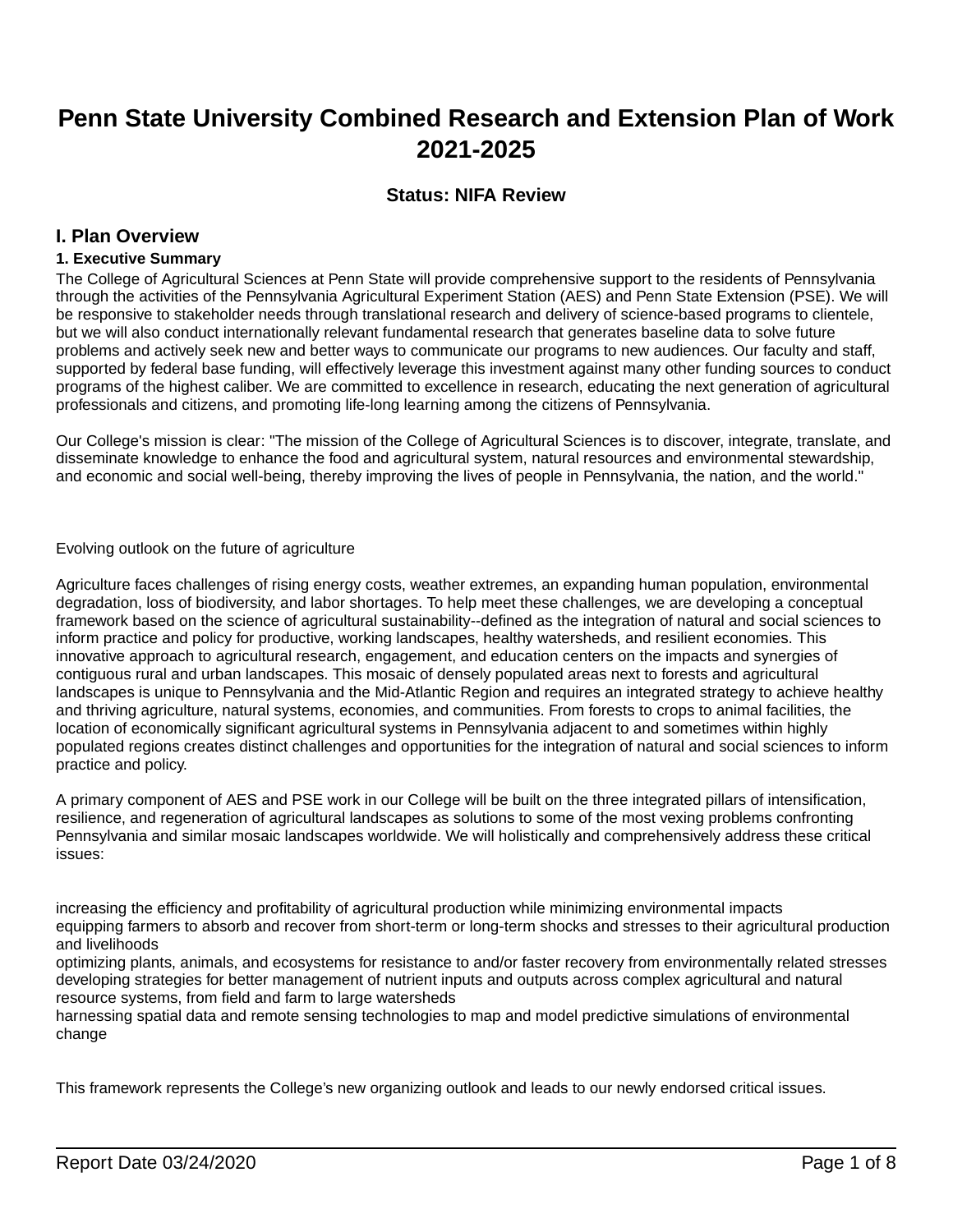### Our critical issues

Our faculty's proficiencies span the gamut from the molecular to plant and livestock breeding, from farm sustainability to ecosystem modeling, and help ensure that solutions to problems are economically viable, socially acceptable, and equitable.

In summer 2020, the College of Agricultural Sciences is expected to have a draft of our next College Strategic Plan that builds upon the accomplishments of the 2014-2019 strategic plan. A future plan of work will reflect the latest realignment of our critical issues with our new strategic plan. Consideration of the suitability of the critical issues outlined below, which are built upon previous planned programs, found them highly relevant to research and issues facing agriculture and communities today.

This plan and the critical issues addressed will evolve with time as new challenges arise, issues evolve, and needs change.

Advancing Agricultural and Food Systems through the use of state-of-the-art technology and interdisciplinary collaboration to increase agricultural resiliency and efficiency.

Developing Biologically Based Materials and Products to meet the promise of sustainable clean energy, beneficial reuse of agricultural waste, and income generation through new, value-added bioproducts to support struggling rural economies.

Building Community Resilience and Capacity through integrated research and extension programming that promotes economic and social well-being by encouraging agritourism and entrepreneurship, community health, and sustainability in infrastructure, food, and energy systems.

Promoting Environmental Resilience by assessing and protecting ecosystems and ecosystem services, helping agriculture meet its environmental challenges, promoting ecosystem resilience and health, and mitigation and adaptation to climate change.

Supporting Integrated Health Solutions by developing functional foods for positive health outcomes, overcoming food safety concerns, fostering human and livestock health, and fighting insect-borne diseases and parasites.

Fostering a Positive Future for Youth, Families, and Communities by providing a wide range of evidence-based programming to support healthy families, build positive youth skills, strengthen intergenerational relationships within communities, and promote farm safety.

### How we arrived at the critical issues

The critical issues are built from the framework of the College's 2014-2019 strategic plan and incorporate broad internal and external stakeholder feedback. We developed these critical issues by analysis of cross-cutting emerging themes across the College. We solicited and received input from College leadership advisory groups, topical faculty focus groups, College employees, and the Penn State Ag Council.

The College considers both the strategic plan and the plan of work to be dynamic documents that allow new scientific approaches to be developed and integrated into the thematic areas. The College's strategic plan discusses future initiatives in microbiomes, environment and health, applied evolution, human and community resilience, and landscape stewardship, all of which fit well within the cross-cutting thematic areas that provide the basis of the critical issues. Departmental annual reviews and strategic plans, as well as their signature research areas, also inform the POW and critical issues.

Our critical issues capture the systems approach that we have identified as a key element for generating impact. They cut across disciplines, uniting our research efforts with our extension education capacity. Penn State has the good fortune of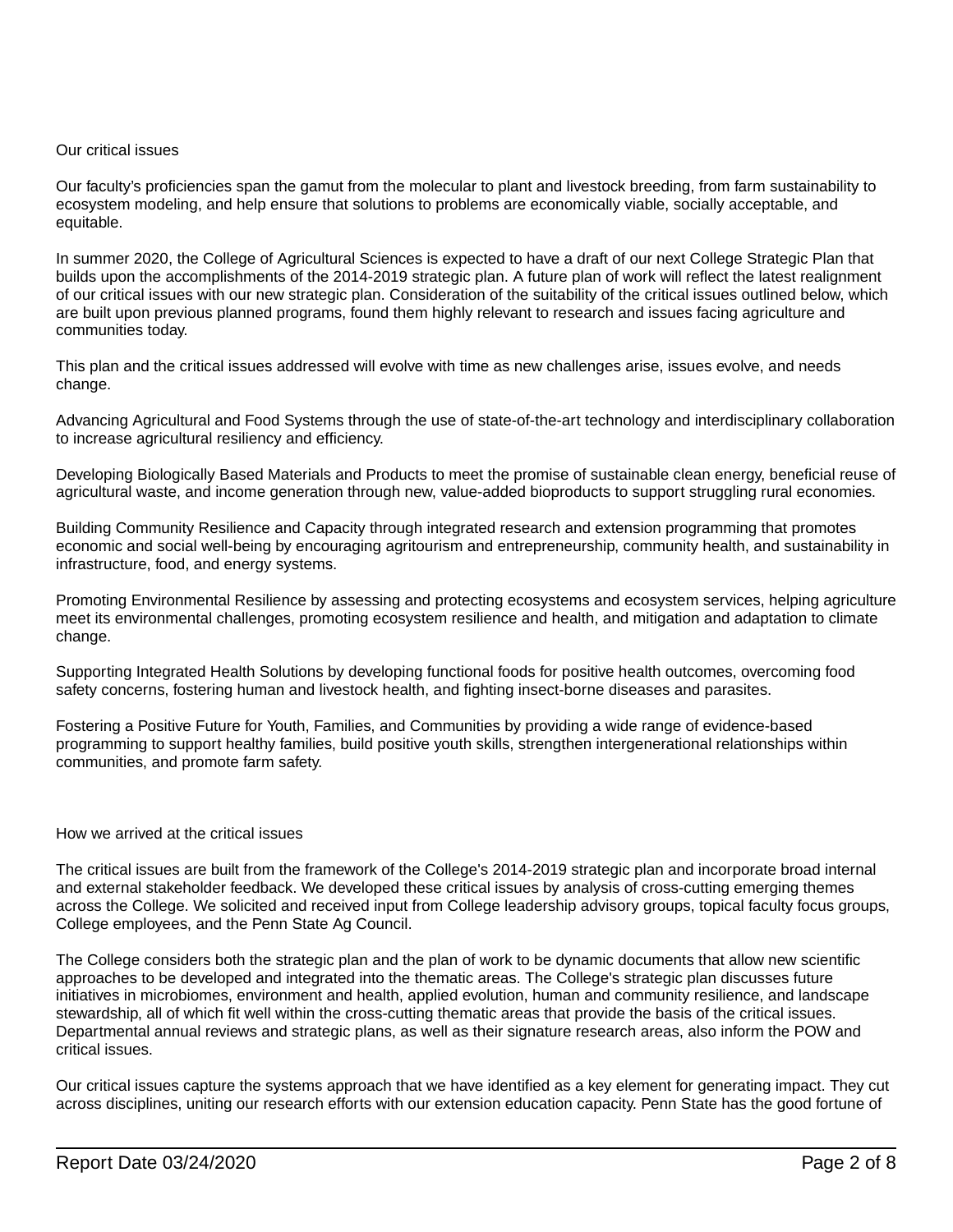providing an environment that encourages interdisciplinary work and values outreach to stakeholders. The University has built a framework of university-wide consortia and institutes (e.g., Life Sciences; Energy and Environment; Children, Youth, and Families Consortium; Materials Research; Ethics; Sustainability; Consortium to Combat Substance Abuse), and the College of Agricultural Sciences plays an integral role in these organizations. This interdisciplinary philosophy has reinforced the natural tendency of our faculty and extension educators to work cooperatively to solve problems. Coupled with the joint research-extension appointments of many of our College faculty, our work, as represented in this Plan of Work, will effectively unite fundamental knowledge with practical solutions delivered to stakeholders. The net result will be a tangible benefit in economic prosperity and quality of life for Pennsylvania citizens.

### Leveraging funding

Penn State's broad and deep portfolio of agricultural and related research and extension is funded by scores of federal, state, and county agencies, private foundations, commodity groups, businesses and corporations, and international governments. This leveraging of resources allows gains in knowledge, behaviors, and conditions that are much greater than could be realized from any single source of support. Some funders include US Environmental Protection Agency, US Department of Interior, US Department of Energy, PA Department of Agriculture, PA Department of Conservation and Natural Resources, and PA Department of Environmental Protection.

### Extension reorganized to better serve clients

Changes in operational structure and programming that occurred in spring 2017 are enhancing the value of Penn State Extension to the Pennsylvania communities and clients it serves. Penn State Extension is evolving to better serve its stakeholders with enhanced customer service and relevant products and programs, delivered online and through its statewide network of county-based educators.

The restructuring sought to better align programs and products with stakeholder needs, to deliver those programs in ways that best meet customer preferences, and to maximize statewide operational efficiency. To ensure that legacy continues, we are continuing to evolve in a digital era to capitalize on the technologies that allow us to get science-based educational resources to more Pennsylvanians.

All program teams are participating in a strategic program-development process that will result in a diverse mix of products and services to address Pennsylvania priorities. As part of this process, teams will gather customer and stakeholder input to ensure relevancy.

This Plan of Work presents our vision for the future of the Pennsylvania AES and PSE. It will guide our efforts in the upcoming years.

| Year | 1862 Extension | 1862 Research |
|------|----------------|---------------|
| 2021 | 442.0          | 432.9         |
| 2022 | 442.0          | 432.9         |
| 2023 | 442.0          | 432.9         |
| 2024 | 442.0          | 432.9         |
| 2025 | 442.0          | 432.9         |

### **2. FTE Estimates**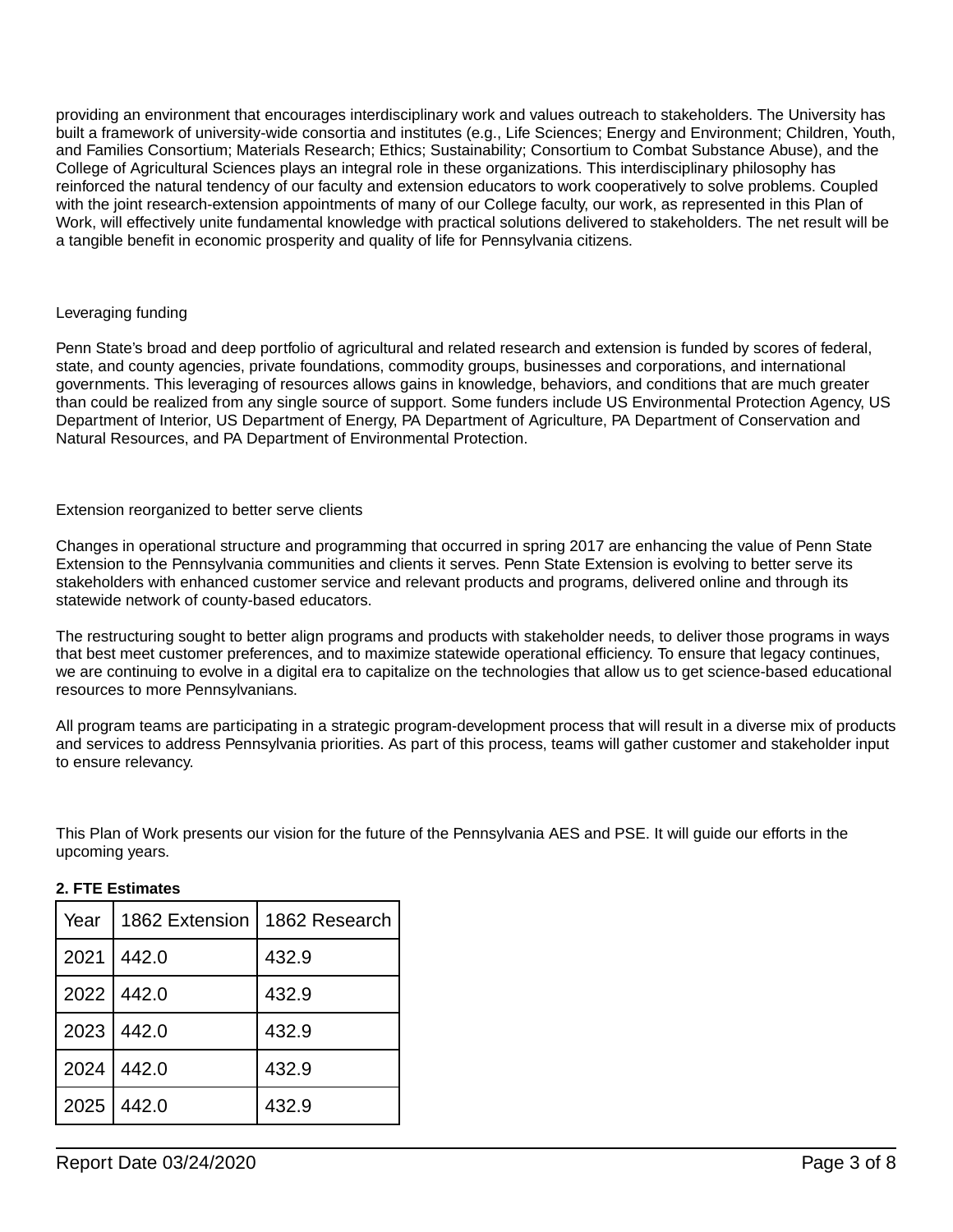# **II. Merit / Peer Review Process**

Both PSE and AES programs undergo comprehensive review utilizing a number of merit review processes.

Internal university panels will be used to review AES projects. The Hatch, McIntire-Stennis, Animal Health, and State projects will be internally reviewed at initiation by at least two qualified faculty. In addition, external university panels are used for Multistate Research Project (MRP) activities. Both extension and academic faculty are encouraged to participate to meet the jointly agreed objectives. These projects are reviewed multiple times through the five-year duration.

External non-university panels are used as new Penn State extension programmatic issues or AES projects are implemented. Stakeholder and/or program advisory groups provide ongoing review of programs to ensure a focus on priority needs as identified by advisory groups. Reviewers' comments provide mechanisms for improving our educational and research programs.

Combined internal and external university panels are assigned to each of the programmatic issues. These panels are integrated, multidisciplinary State Extension Teams (SETs) made up of field-based extension educators and faculty with split appointments in both extension and research. Team members broadly represent all parts of the Commonwealth, and faculty members are chosen to represent relevant research and extension perspectives. Extension Program Leaders provide overall leadership to the SETs, and programs are reviewed by extension administrators. State administrators and academic unit leaders serve as liaisons to each team. Each SET developed a program plan, based on logic model components, that will guide extension programming and applied research efforts.

## **III. Stakeholder Input**

### **1. Actions to Seek**

College administration and faculty advisory groups will confer regularly with key stakeholder groups, state and federal partners, and relevant industry representatives across the breadth of interests in the College. Listening sessions, targeted invitations, surveys, focus group meetings, and engagement on social media will all seek input from traditional and nontraditional stakeholder groups and/or individuals. A primary avenue for stakeholder input is via the various forms of feedback obtained in connection with extension offerings, from volunteered comments and formally sought assessments of learning and effectiveness to retrospective evaluations that seek to measure outcomes such as costs averted or profit increased from implementing extension program suggestions. All of these forms of feedback will be taken together to help set the course for PSE and AES programs. The results of these assessments will be incorporated into our Extension Program SharePoint site and our Extension Program Activity System (EPAS).

### **2. Methods to Identify**

The Penn State Ag Council (Ag Council) will assist our programs with identification and selection of stakeholder individuals and groups. Ag Council members will be selected to represent diverse program areas, emerging issues, geographic areas, and populations (diverse in, for example, race/ethnicity, age, longevity in the ag field, rural/urban, and those historically underserved by extension). Ag Council meetings will be publicly announced, and broad representation will be constantly reassessed to ensure the inclusion of new and traditionally underserved audiences. Maintaining contact with College alumni builds direct links to our stakeholder groups and industries. Alumni and friends' banquets and football tailgates are common and well received throughout the College.

### **3. Methods to Collect**

To collect stakeholder input, educators or faculty will hold regularly scheduled meetings, such as advisory groups and Penn State Ag Council. Ag Council members will work with program teams to develop relevant science- and industrybased programs to meet the educational needs of the residents of the Commonwealth. This effort is part of the Program Development Process. Meetings will occur with traditional and non-traditional individuals and groups. During and after extension programs, participants may verbally or through surveys request additional programs or updates or provide input about effectiveness, both immediate and long term. To collect more detailed information from traditional and nontraditional stakeholders, sophisticated survey instruments or focus group meetings will be implemented and the data analyzed. All departments and extension programs will maintain websites and distribute regular electronic and/or hardcopy communications and/or social media messages to inform stakeholders and to invite feedback. Many programs will hold field tours or site tours, which allow them to hear from stakeholders directly. The dean's industry tour series will bring some of the College's leaders into some of the state's leading agricultural industry facilities to learn about their challenges and about how Penn State researchers might help.

### **4. How Considered**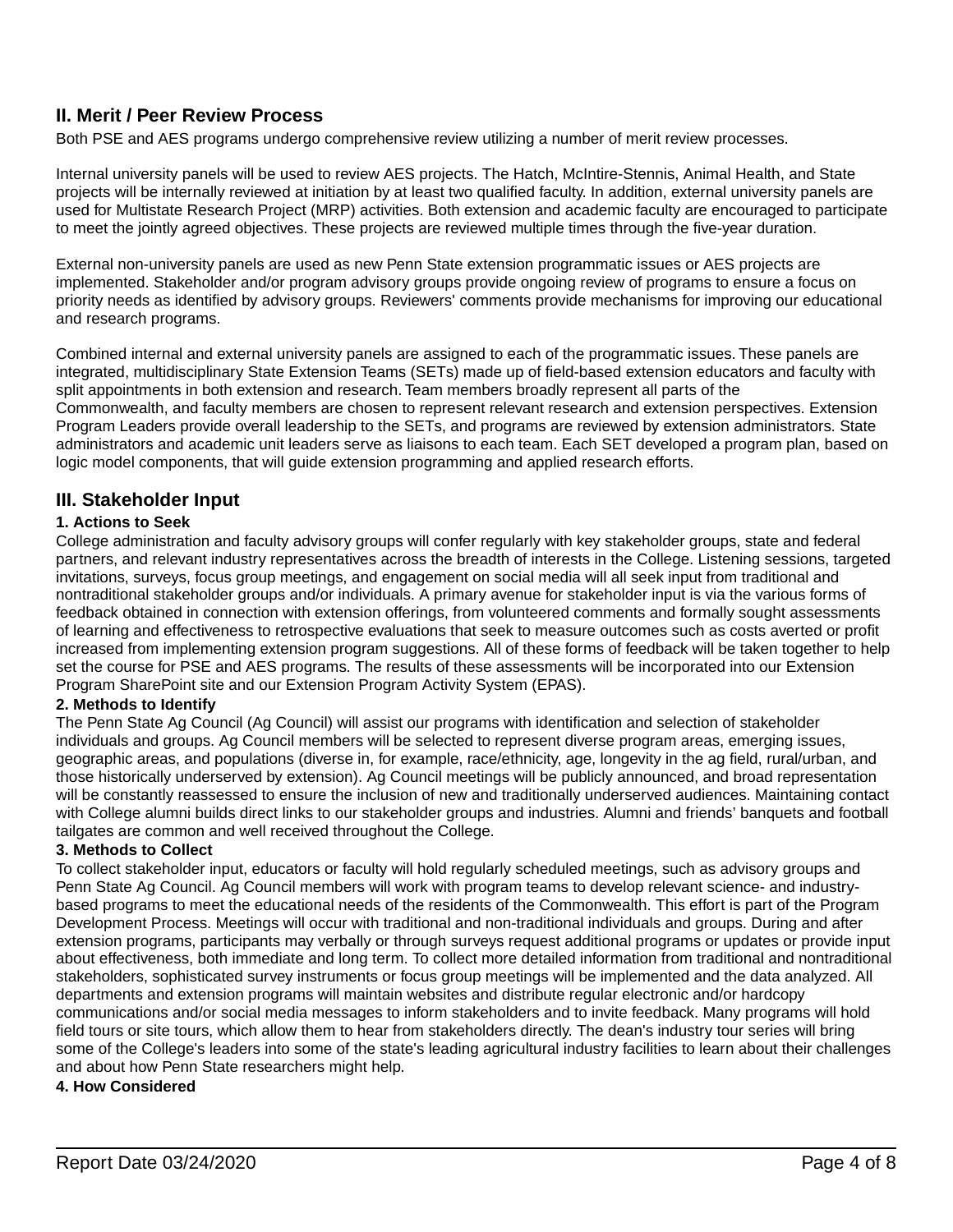Budget Process: Availability of funding from certain extramural funding sources will influence resource allocations. To Identify Emerging Issues: Stakeholder feedback will help to identify emerging issues that would benefit from extension programming and/or research.

Redirect Extension Programs: Information collected from stakeholders will continue to be used to adjust issue areas for extension programming.

Redirect Research Programs: Information collected from stakeholder groups, such as industry associations, will continue to be used to directly influence applied research activity through local decisions about priorities.

In the Staff Hiring Process: Information collected from stakeholders will continue to influence hiring decisions for faculty and extension educators to address unmet needs. Stakeholder feedback also indicates where volunteers and donors would be interested in assisting with programs and initiatives.

In the Action Plans: Our mission is to serve our stakeholders, so we will analyze the information gathered from stakeholders and adjust our action plans as needed to meet their needs.

To Set Priorities: Our stakeholders' priorities must be our priorities, and we will adjust our programs as needed. To Determine How and Where Programs are Offered: Stakeholder input will continue to directly impact how, where, and when we offer our extension programs. We have been developing and implementing many different platforms for information transmittal in response to previous feedback from stakeholders that additional methods of program delivery were needed as demands for resources and/or time increase. We now offer podcasts, online webinars, videos, field tours, etc., by synchronous and asynchronous means, and continue to migrate away from the traditional classroom setting. We want to maximize the utility of extension educators' time in the field by increasing the depth and breadth of routine educational materials available online.

# **IV. Critical Issues**

### **1 Advancing Agricultural and Food Systems Description:**

To meet coming challenges of climate change and increasing human population, agriculture must reduce its required inputs of energy, water, and chemicals while simultaneously increasing crop productivity and producer profitability and improving soil health. Topics will include:

resiliency in food systems agricultural labor shortage efficiency of energy and inputs to agriculture value-added aspects of commodities plant production and protection livestock production and reproduction pollinator health microbiome advances agricultural, natural resource, and biological engineering

**Term:** Long

### **Science Emphasis Areas**

Agroclimate Science Environmental Systems Sustainable Agricultural Production Systems

# **2 Developing Biologically Based Materials & Products**

### **Description:**

Our researchers will help to meet the promise of sustainable clean energy, beneficial reuse of agricultural waste, and income generation through new, value-added bioproducts to support struggling rural economies. Research commercialization and industry engagement are increasingly important as we seek real-world solutions that work. Topics will include: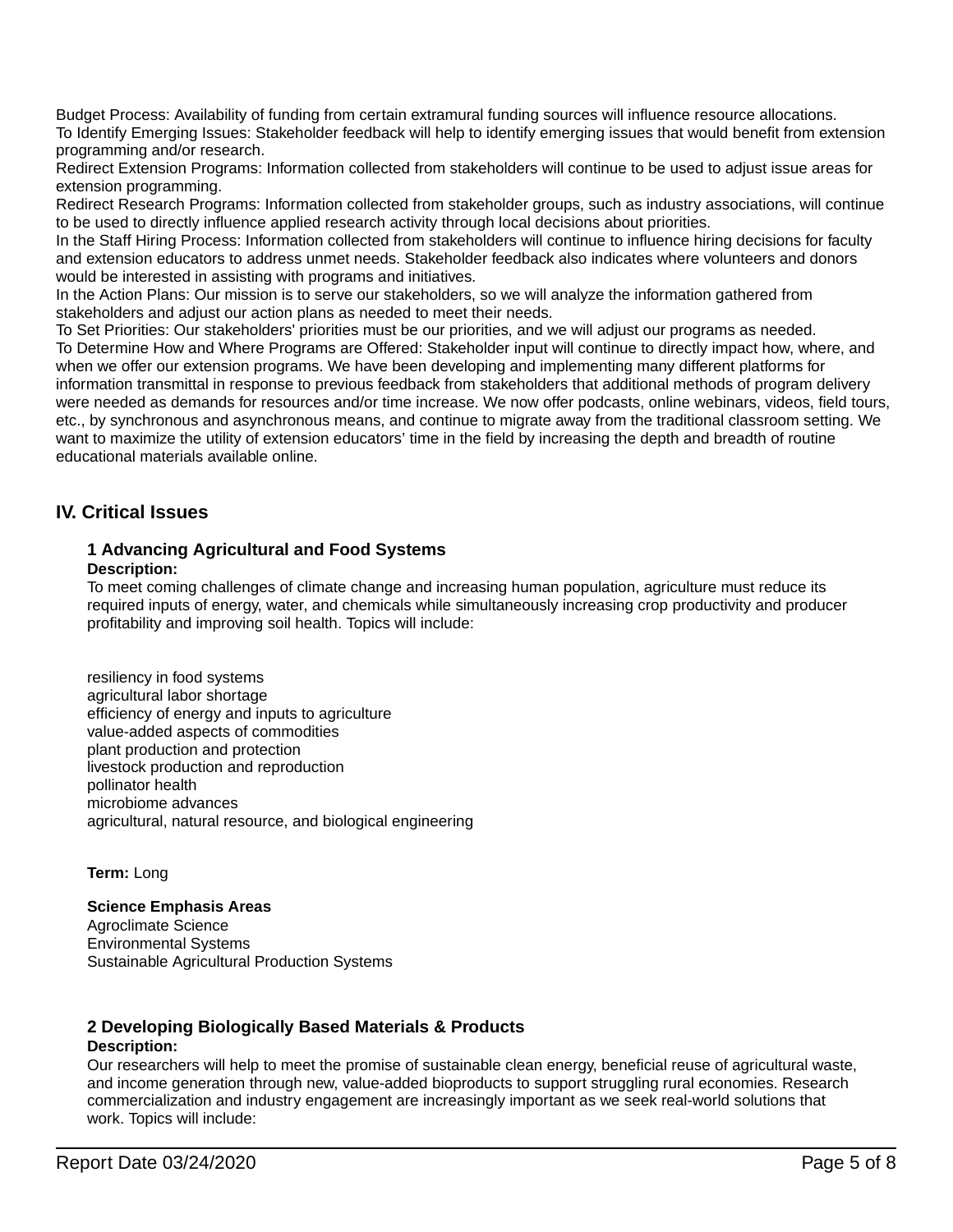value-added products from biomaterials sustainable energy sources new biomaterials exploration and development beneficial reuse of agricultural wastes eco- and human health-friendly products new and improved food sources and products, and processing and packaging technologies

**Term:** Long

**Science Emphasis Areas** Bioeconomy, Bioenergy, and Bioproducts Environmental Systems

### **3 Building Community Resilience and Capacity Description:**

Communities need to build greater resiliency to natural and economic disasters; diversify their economies; restore and sustain robust infrastructure; increase the efficiency of community support systems; and identify and implement cost-effective policies. Our specialists will address topics including:

sustainable infrastructures and food systems economic promotion and resilience implications of shale gas energy agritourism entrepreneurship changing and declining rural areas trend analysis to meet communities' needs economic, market, and policy analysis identifying and helping to meet the needs of underserved populations

**Term:** Long

### **Science Emphasis Areas**

Environmental Systems Family & Consumer Sciences Youth Development

### **4 Promoting Environmental Resilience**

### **Description:**

Society faces increasingly challenging environmental issues as the effects of climate change intensify; the human population grows; water, food, and energy supplies tighten; and land use change and urbanization limit our options. To tackle these issues, our faculty and programs will address:

air quality water quality and quantity adaptation to climate change land use change invasive species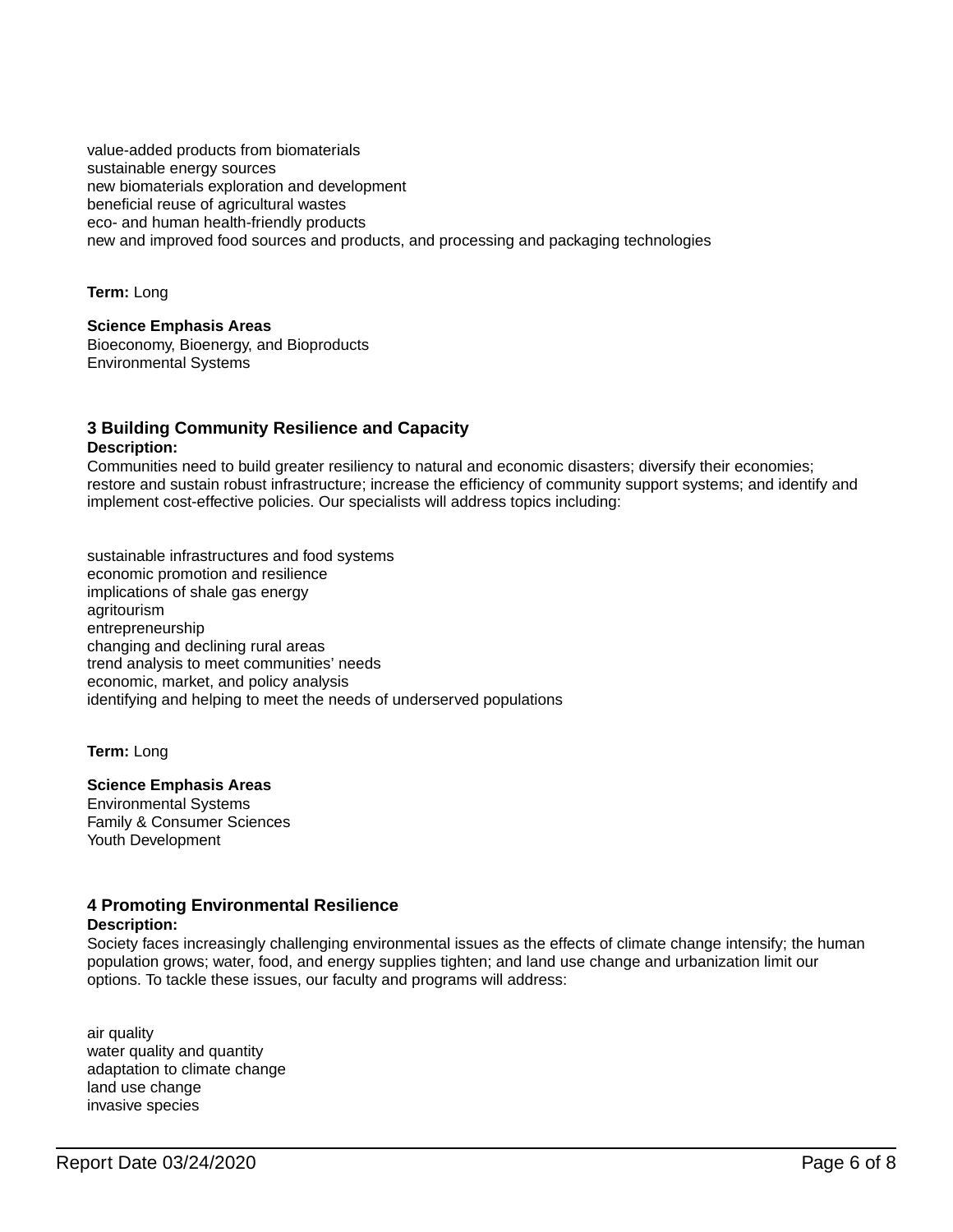integrated pest management assessment of and protection of ecosystem services forest health and fragmentation ecosystem resilience soil health fish and wildlife ecology effects of agricultural production on the environment

**Term:** Long

**Science Emphasis Areas** Agroclimate Science Environmental Systems Sustainable Agricultural Production Systems

### **5 Supporting Integrated Health Solutions Description:**

Climate change is already affecting the areal extent of some human and livestock diseases and parasites and how they spread, and this is expected to intensify. Decreased access to clean water and healthy food poses health risks. We are making gains in food safety and learning more about the microbiome that we can use to promote health. Topics will include:

functional foods for positive health outcomes human nutrition food safety concerns livestock health and reproduction interplay between human and animal health insect-borne and zoonotic diseases and parasites hazards to human health and safety new and improved food products and food processing technologies the effects of foods or nutrients on the microbiome in maintaining health

**Term:** Long

### **Science Emphasis Areas**

Environmental Systems Food Safety Human Nutrition

### **6 Fostering a Positive Future for Youth, Families, & Communities Description:**

The urban/rural divide continues to grow. The lack of employment options and the opioid crisis take a heavy toll on rural areas. Efforts to foster healthy individuals, families, and communities will cut across local, state, and national boundaries; build sustainable community institutions and strong new leaders; and strengthen intergenerational relationships. The focus will be on:

engaging youth, women, and minorities in social action and leadership individual and family resource management human development and family well-being